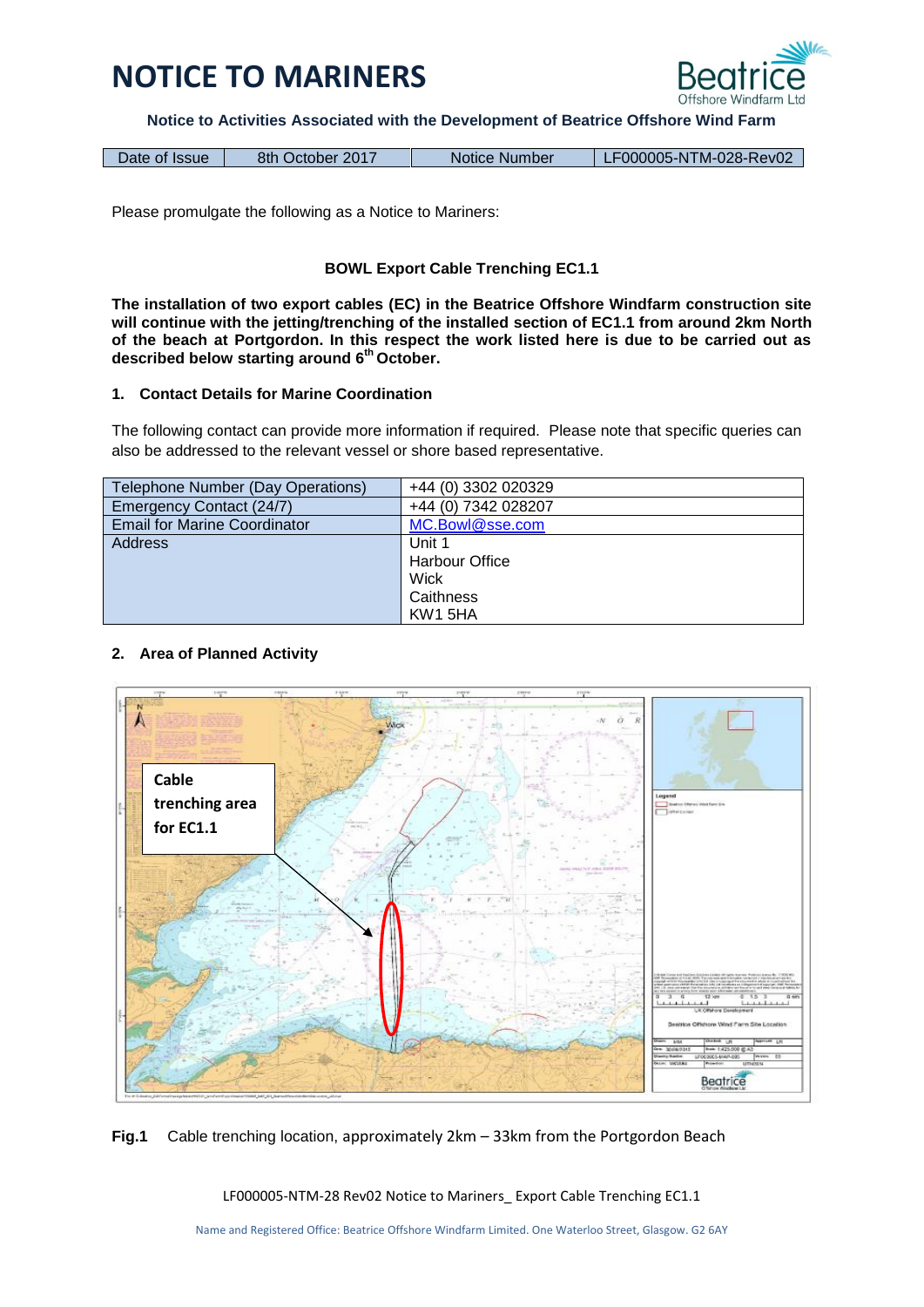

### **3. Activity Description**

On behalf of BOWL, Nexans Norway AS using the cable laying vessel Skagerrak & DSV Aramis will trench the first section of an export cable. The work will commence as follows:

- Trenching by the Skagerrak from KP2.0 to KP4.5
- Trenching by the Skagerrak from KP33 to KP7.0
- Trenching and Survey works by DSV Aramis from KP0.450 to KP2.0 using Capjet mini tool.

Additional trenching works will be performed once more cable sections have been installed. These will be notified separately.

**3.1 Capjet**. The equipment used for the trenching is a 1megaWatt high pressure water jetting system known as Capjet. This is deployed from the Skagerrak and uses swords with water jet nozzles to penetrate and liquefy the seabed to allow the cable to drop in. Control of the Capjet is remote from on board the Skagerrak.



**Fig 2.** The Capjet trenching machine

**3.2 Seabed Positioning System.** To assist with accurate positioning of the trenching equipment for the nearshore trenching works, a seabed positioning system will be deployed in a position 57<sup>0</sup> 42.257"N 003<sup>0</sup> 01.908"W (GRS1980), approximately 43m to the East of EC1.1 cable trench, within the OfTO corridor.

The positioning system is approximately 2m x 1.7m and extends 2m above the seabed. Transponder is removable so a vessel undertaking calibration can use its own calibration transponder HiPAP / uPAP etc.

The equipment will **not** be marked with a surface buoy. It will remain in this position until after the second part of the cable, EC1.2 has be laid and buried, including the rock placement phase, which is likely to be in November or December 2017.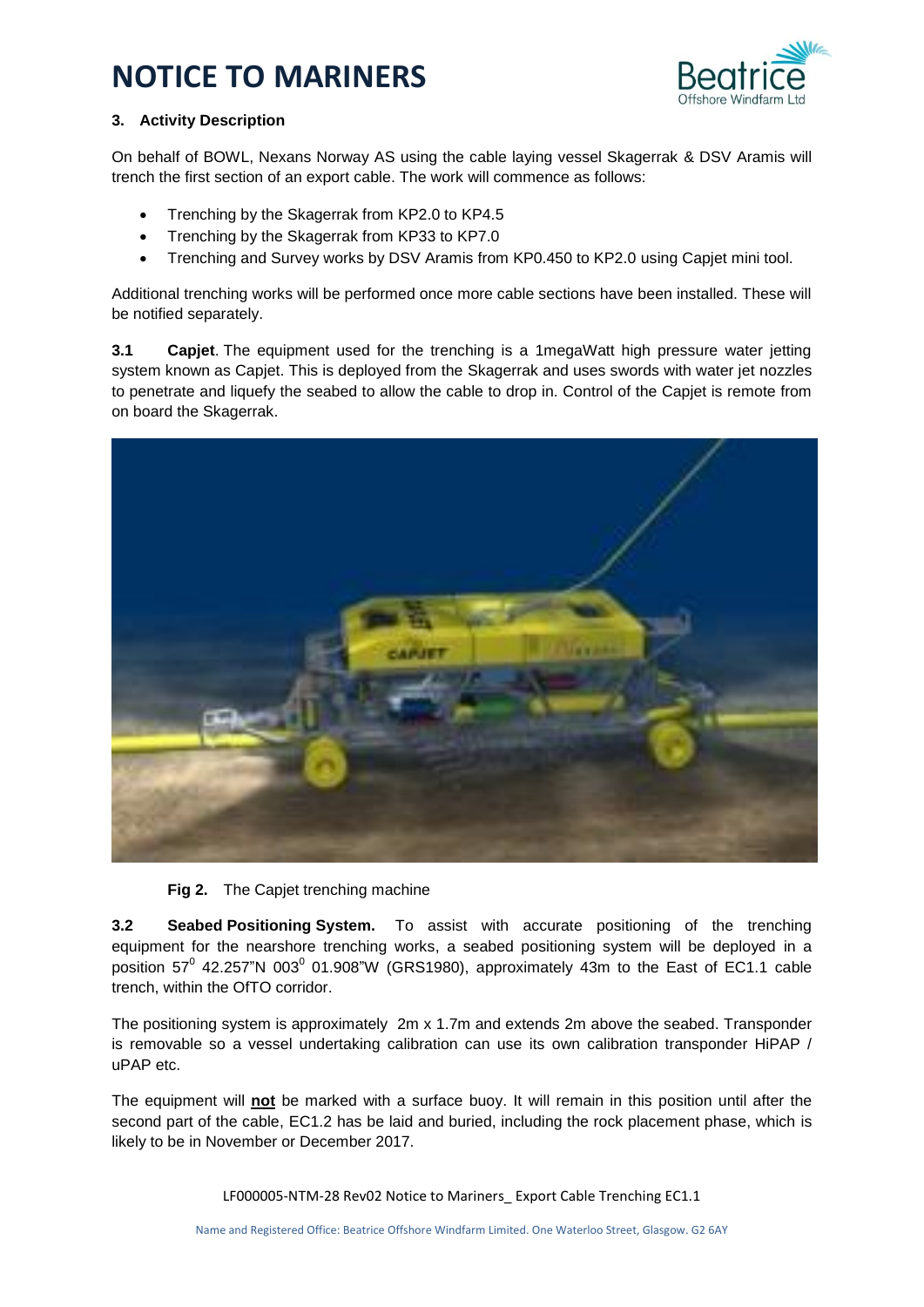



**Fig 3** Seabed referencing system

### **4. Vessels Associated with the Activity**

The vessels that are involved with the described operation are the Skagerrak, DSV Aramis and the guard vessels Fisher Boys FR 54 and Artemis FR 809

| <b>Skagerrak</b>                                     |                                                                                                                   |
|------------------------------------------------------|-------------------------------------------------------------------------------------------------------------------|
| <b>General Description and</b><br><b>Dimensions:</b> | Cable Layer & Trenching L:99.75m / B:35.41m                                                                       |
| <b>Call Sign:</b>                                    | <b>LCEK</b>                                                                                                       |
| <b>MMSI:</b>                                         | 257253000                                                                                                         |
| <b>Onshore Representative:</b>                       | Øyvind Haug<br><b>BEATRICE Installation Engineering Manager</b><br>Mob: +47 916 27 674<br>Office: +47 22 88 65 09 |
|                                                      |                                                                                                                   |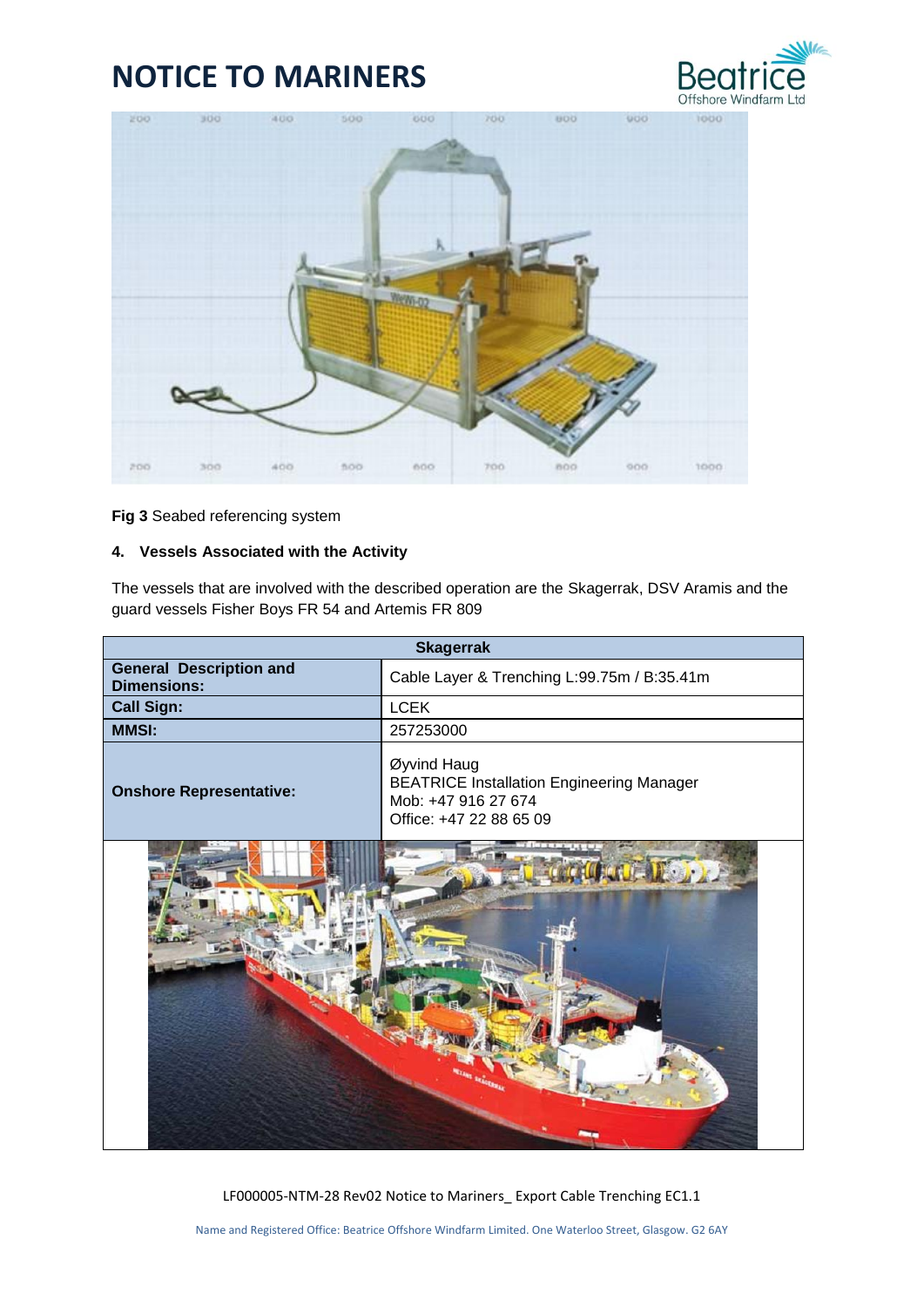

| <b>DSV Aramis</b>                                    |                                                                                                                   |
|------------------------------------------------------|-------------------------------------------------------------------------------------------------------------------|
| <b>General Description and</b><br><b>Dimensions:</b> | Aluminium Workboat L:15.7m / B:4.95m / D:0.80                                                                     |
| <b>Call Sign:</b>                                    | LDEH                                                                                                              |
| <b>MMSI:</b>                                         | 257167000                                                                                                         |
| <b>Onshore Representative:</b>                       | Øyvind Haug<br><b>BEATRICE Installation Engineering Manager</b><br>Mob: +47 916 27 674<br>Office: +47 22 88 65 09 |
| <b>AGDER DYKK AS</b>                                 |                                                                                                                   |

| <b>Fisher Boys FR 54</b>                             |                                                                                                                   |
|------------------------------------------------------|-------------------------------------------------------------------------------------------------------------------|
| <b>General Description and</b><br><b>Dimensions:</b> | Guard Vessel, L:20m / B: 6m                                                                                       |
| <b>Call Sign:</b>                                    | MWHY7                                                                                                             |
| <b>MMSI:</b>                                         | 234750000                                                                                                         |
| <b>Onshore Representative:</b>                       | Øyvind Haug<br><b>BEATRICE Installation Engineering Manager</b><br>Mob: +47 916 27 674<br>Office: +47 22 88 65 09 |
|                                                      |                                                                                                                   |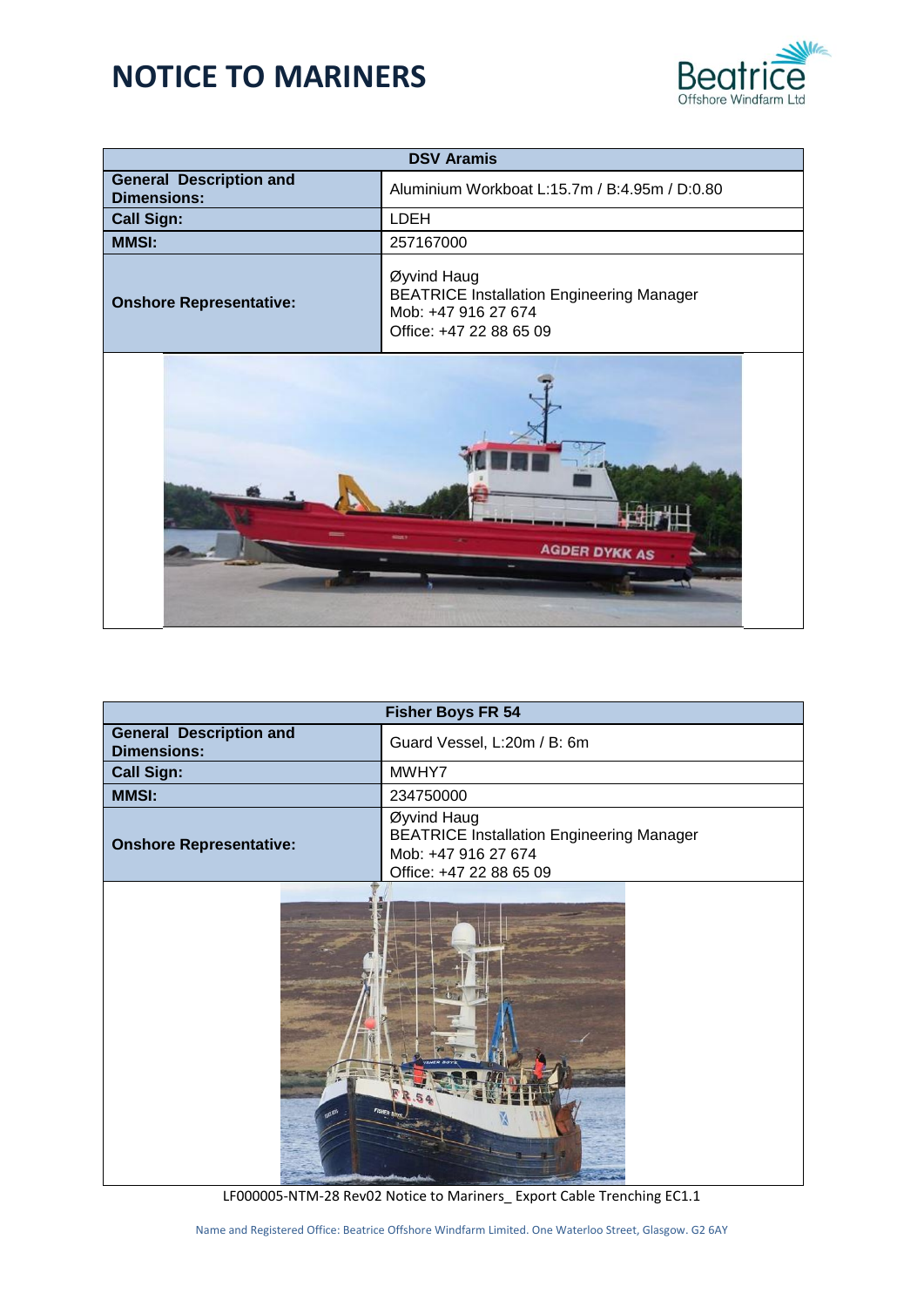

| <b>Artemis</b>                             |                                                  |
|--------------------------------------------|--------------------------------------------------|
| <b>General Description and Dimensions:</b> | L 23.1m / B 6.4m / D 2.25m                       |
| <b>Call sign</b>                           | 2SNV                                             |
| <b>MMSI</b>                                | 235006852                                        |
| <b>Onshore representative</b>              | Øyvind Haug - Nexans Norway AS                   |
|                                            | <b>BEATRICE Installation Engineering Manager</b> |
|                                            | Mob: +47 916 27 674                              |
|                                            | Office: +47 22 88 65 09                          |
| WY-809 ARTEMA<br>a vostati                 |                                                  |

### **5. Adverse Weather Conditions**

Should adverse weather occur during the trenching, the Skagerrak will cease operation and hold position until suitable working weather returns. The vessel is able to recover the Capjet within around 30 mins and move off station if required.

The operational limits for the trenching are listed in below table:

| Operation(s)                        | <b>Limiting Weather Criteria</b>    |
|-------------------------------------|-------------------------------------|
| Burial – Transit or standby at site | $Hs = None / Master decision$       |
| CAPJET 1MW Jetting                  | Wind speed = None / Master decision |
| Burial - Launch / Recovery          | $Hs = 3 m$                          |
|                                     | Wind speed = $15 - 18$ m/s          |
| Burial < 10m Water Depth            | $Hs = 1.5 m$                        |
|                                     | Wind speed = $10 - 15$ m/s          |
| Burial >10m Water Depth             | $Hs = 3 m$                          |
|                                     | Wind speed = $15 - 18$ m/s          |
| Burial – Standby Onsite – Capjet    | $Hs = 3.5 m$                        |
| deployed in water, standby on       | Wind speed = $15 - 18$ m/s          |
| seabed or trenching                 |                                     |
| Max. surface current                | (2 knots)                           |
| Surface visibility                  | $(100 \;{\rm m})$                   |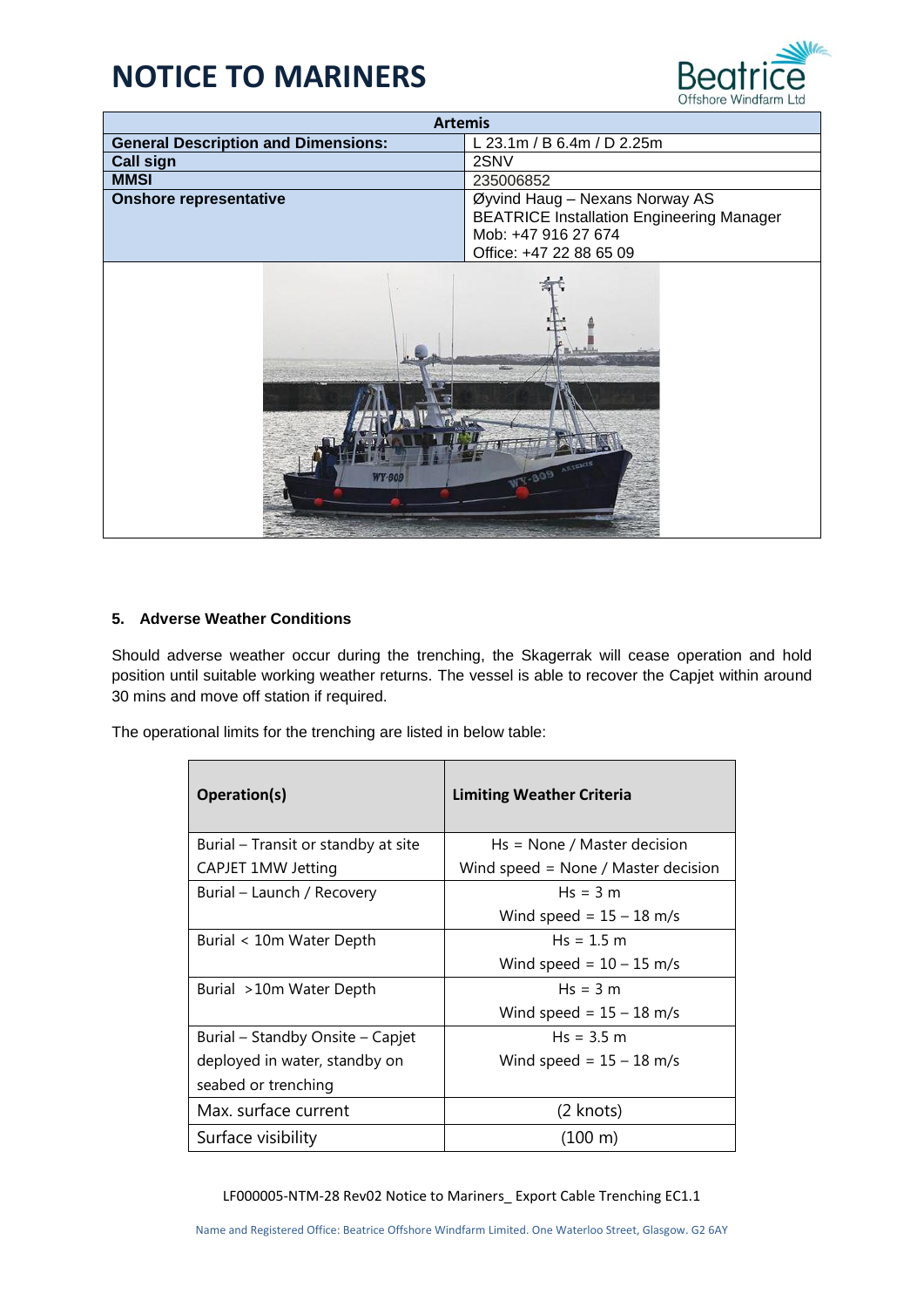

#### **6. General Safety Advice**

All vessels engaged in the construction activity will exhibit appropriate lights and shapes prescribed by the International Regulations for Preventing Collisions at Sea; relative to their operations. All vessels engaged in the activity will also transmit an Automatic Identification System (AIS) message.

Use of Safety Zones within the Beatrice Offshore Windfarm Construction Area:

The Secretary of State for Business, Energy and Industrial Strategy (BEIS) has approved the use of safety zones under the Energy Act 2004 for the installation of wind turbines and offshore transformer module foundations/substructures within the Beatrice Offshore Windfarm. The approval was granted on the 17th March 2017.

The Secretary of State has declared Safety Zones under the following terms: During Construction

• 500 metres radius around each wind turbine, offshore transformer module and/or their substructures and foundations comprising the Beatrice Offshore Wind Farm whilst work is being performed as indicated by the presence of construction vessels.

It is noted that the 500 metre safety zones will roll with the installation activity with no more than two construction vessels working at any one time. Vessels are advised that anchors associated with the construction vessels may extend outside of the 500 metre safety zone.

• A 50 metres radius around each wind turbine, offshore transformer module and / or their substructure and foundations installed but waiting to be commissioned as part of the Beatrice Offshore Wind Farm.

• Positions of foundations installed will be promulgated within the Weekly Notice of Operations. Only vessels associated with the Beatrice Offshore Wind Farm construction may enter statutory Safety Zones with prior permission.

The duty Guard Vessels and Marine Coordination centre will be responsible for monitoring and policing the Safety Zones; and can be contacted directly for advice.

Further information on the application of Safety Zones can be obtained from the Marine Coordinator. Users are advised to keep clear of construction activities, including Safety Zones, within the Beatrice Offshore Windfarm construction area in line with Marine Guidance Note 372.

**ALL VESSELS ARE REQUESTED** to give all construction and support vessels a wide berth.

**MARINERS ARE REMINDED** to navigate with caution and keep a continuous watch on VHF Ch. 70 / 16 when navigating the area.

### **7. Dedicated Guard Vessels**

The Guard Vessels 'Fisher Boys FR54',and 'Artemis FR 809' will be in attendance along the cable route and at the Cable Lay Vessel 'Skagerrak'.

All vessels can be contacted on VHF CH16

#### **8. Fisheries Liaison**

Fisheries liaison associated with the activity will be co-ordinated by Brown and May Marine. For any commercial fishery queries please contact: Alex Winrow-Giffin, telephone: +44 (0)1379 872144 and mobile: +44 (0)7760 160039 or email: [alex@brownmay.com](mailto:alex@brownmay.com)